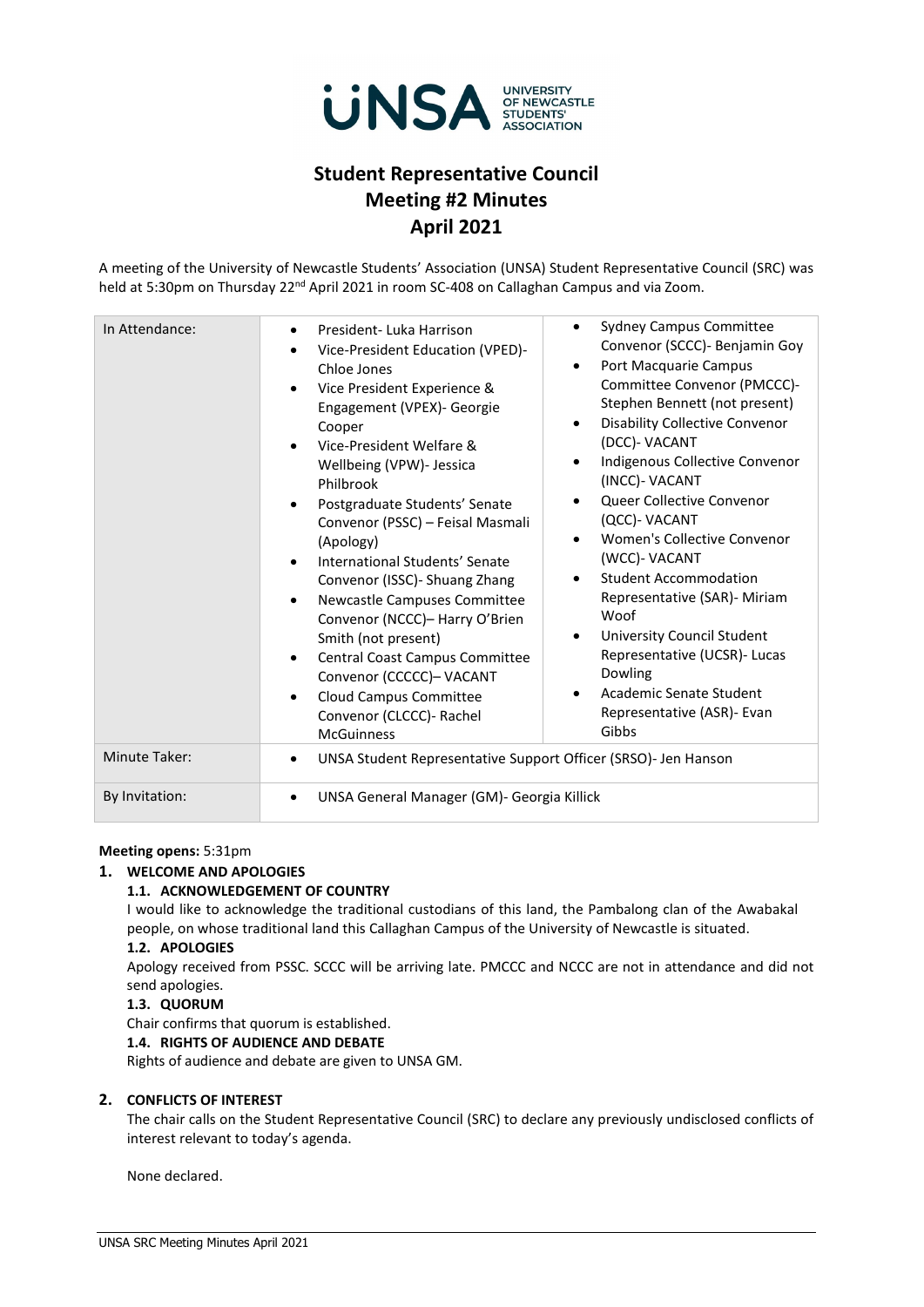

**3. CONFIRMATION OF MINUTES FROM THE PREVIOUS MEETING** See Dropbox Folder 3.

Motion: To confirm the previous minutes. Moved by: VPW Seconded: VPEx In favour: 9 Opposed: 0 Abstain: 0 Motion Carried.

- **4. REPORTS** (located in Dropbox folder 4)
	- **4.1. President** folder 4.1
	- **4.2. VP Education** folder 4.2
	- **4.3. VP Experience and Engagement** folder 4.3
	- **4.4. VP Welfare and Wellbeing** folder 4.4
	- **4.5. Postgraduate Students' Senate Convenor** n/a
	- **4.6. International Students' Senate Convenor** folder 4.6
	- **4.7. Newcastle Campuses Convenor** folder 4.7
	- **4.8. Central Coast Campus Convenor** n/a
	- **4.9. Port Macquarie Campus Convenor** not received
	- **4.10.Sydney Campus Convenor** not received
	- **4.11.Cloud Campus Convenor** n/a
	- **4.12.Equity Collective Convenor** n/a
	- **4.13.Indigenous Collective Convenor** n/a
	- **4.14.Queer Collective Convenor** n/a
	- **4.15.Women's Collective Convenor** n/a
	- **4.16.Student Accommodation Representative folder** 4.16
	- **4.17.University Council Student Representative** folder 4.17
	- **4.18.Academic Senate Student Representative** n/a

Motion: To accept SRC reports received. Moved by: VPEd Seconded: SAR In favour: 9 Opposed: 0 Abstain: 0 Motion Carried.

Motion: SRSO to follow up with two missing reports from SCCC & PMCCC. Moved by: President Seconded: VPW In favour: 9 Opposed: Abstain: Motion Carried

### **5. GENERAL BUSINESS & FUNDING REQUESTS**

#### **5.1. CHANGES TO SRC FUNDING PROPOSAL PROCESS**

UNSA Board has approved the SRC to submit funding proposals for up to \$2000 for events, activities and initiatives that fall under direct service provision for students.

#### **5.2. UNSA ELECTION WORKING GROUP RECOMMENDATIONS** (see Dropbox folder 5.2)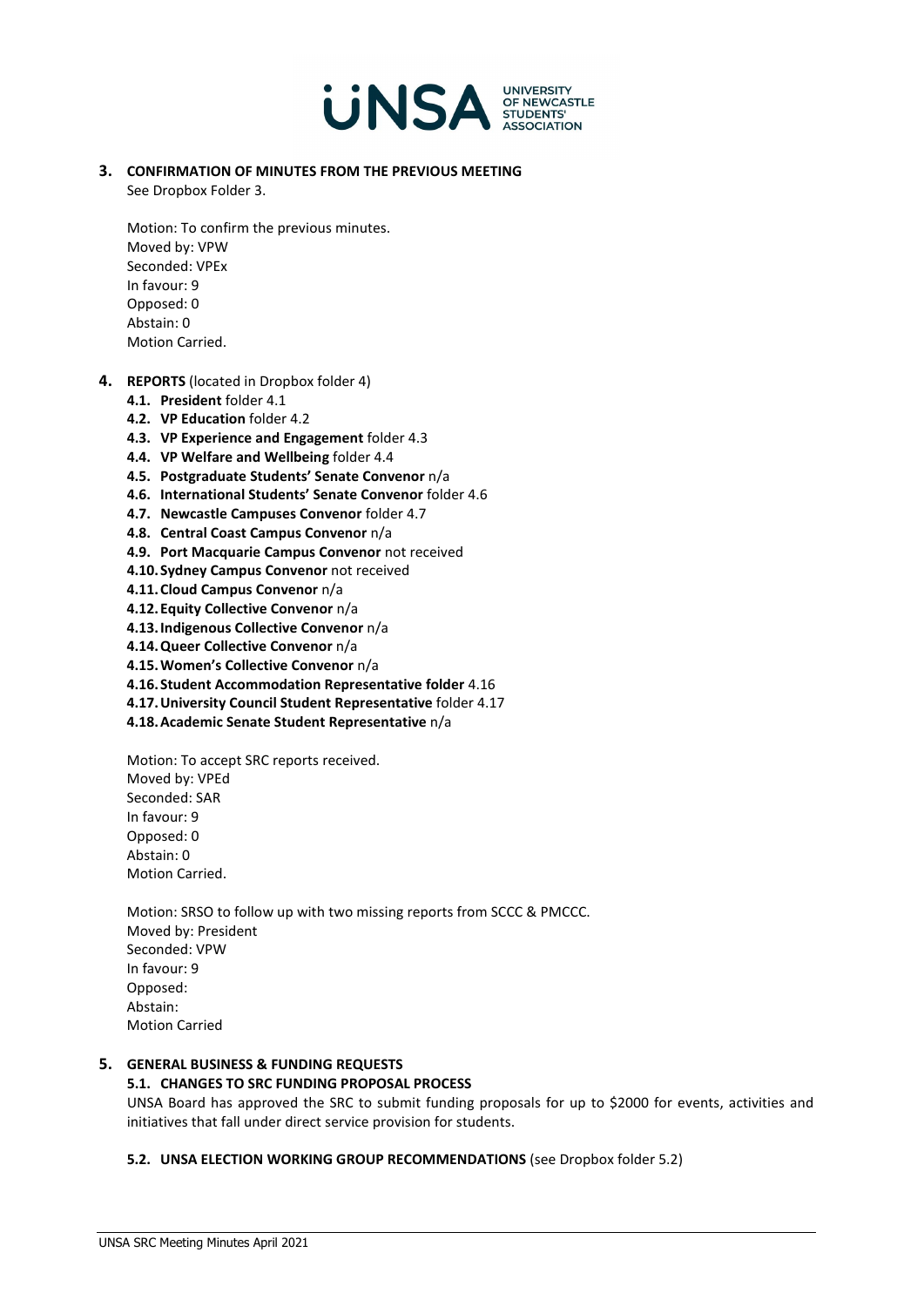

This working group was initially formed to mitigate issues and address hurdles experienced by students in previous UNSA elections. This group spent quite a few weeks going over the process to streamline elections for equity and inclusivity of all students.

VPW and VPEx speak on the recommendations arising from the working group:

- A policy suite was created with Manager, Student Representation to capture the necessary broad and specific requirements around engaging with student elections e.g., candidate statements, safe spaces, etc.
- There shall be no endorsement of candidates from clubs.
- Printing budget should be allocated equally to each candidate so that no one has an unfair advantage.

SRC members discuss additional considerations around UNSA elections:

- Opportunity for all candidates to create badges (using the UNSA badge maker).
- Designated campaign zones: so that students are not harassed. (GM states that IFS would need to be consulted with to identify campaign zones at each campus).
- CLCCC asks about flyer distribution and other election resources for cloud students. VPW answers that like all other candidates, cloud candidates must follow strict social media election policy.
- OPUS/student media will be used again to promote all candidates.

Motion: For the UNSA SRC to endorse the two recommendations proposed in the election working group, to be passed onto the UNSA Board of Directors for final approval.

Recommendation 1: To approve UNSA Election Complaints and Appeals Procedure and Election Assessment Panel Terms of Reference.

Recommendation 2: To approve a printing budget of \$50 to be allocated to each candidate and provided by UNSA.

Moved by: VPW Seconded: VPEd In favour: 9 Opposed: 0 Abstain: 0 Motion Carried

#### **5.3. UNSA BUILDING RENOVATIONS**

VC never responded to the letter sent by the UNSA Board regarding UNSA building not put on the schedule of capital works for the year. Project manager has visited the UNSA building with engineers to begin planning renovations, which will include commercial kitchen, large TV screen, air conditioning and heat, flooring etc.

#### **5.3.1. WOMEN'S ROOM**

The Women's Collective (WOCO) has outgrown the women's room space, and it has only been used twice by students in the past year. GM states that it could be beneficial for the room to be used as a more general safe/equity space open for everyone to use, especially the neurodiverse. Members discuss how the room is not really being used to its full potential, and given its proximity to student services (counselling, health etc.) it could be very beneficial as a mental health space. VPW will reach out to WOCO regarding the proposed change, if they are unopposed or have not heard by Thursday next week, go ahead with the proposed change (as the matter is quite time sensitive re: building renovation plans).

Motion: of in principle support: To convert the women's room to a mental health space, pending support from WOCO.

Moved by: VPEx Seconded: SAR In favour: 9 Opposed: Abstain: Motion Carried.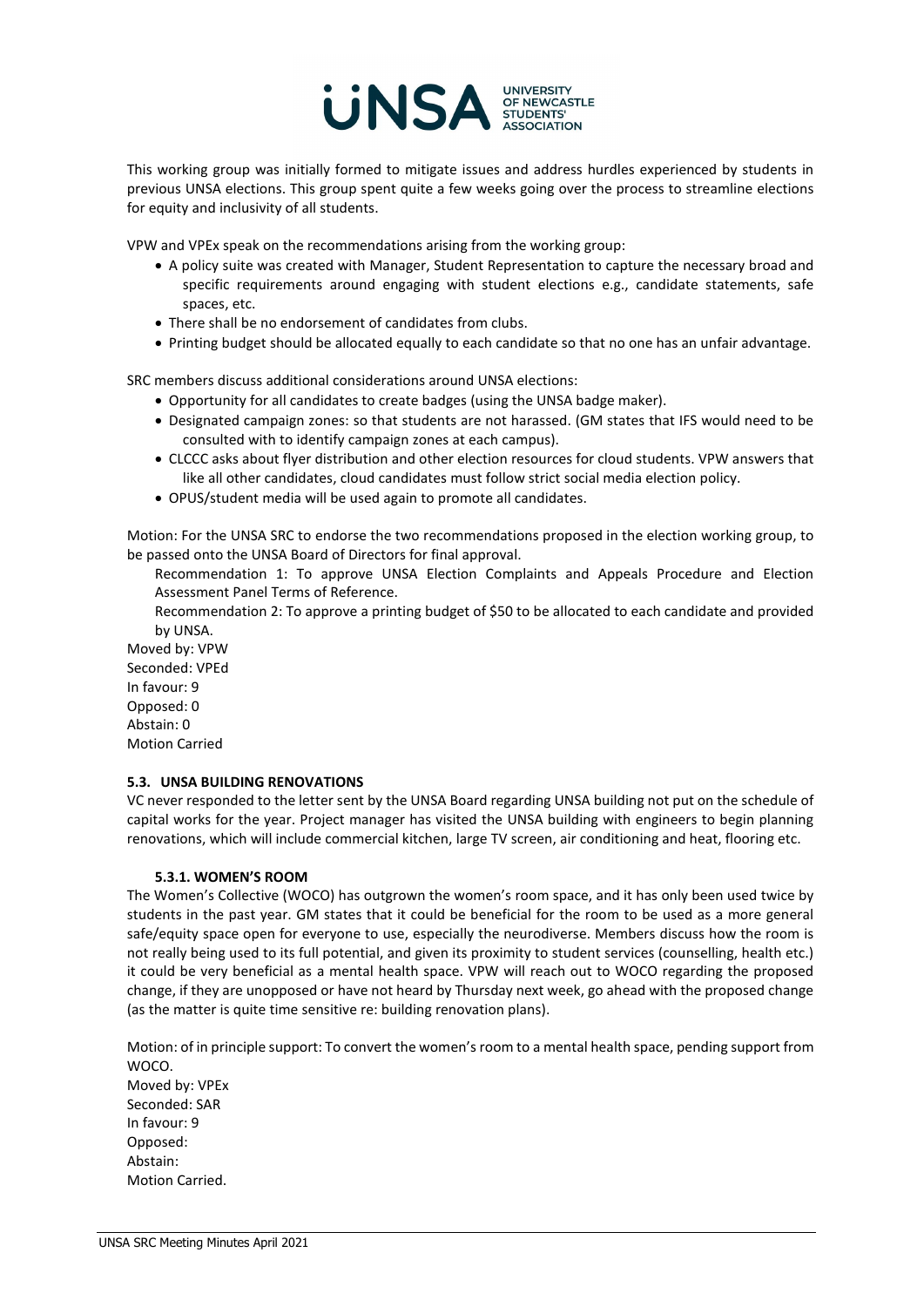

#### **5.4. GM UPDATE**

#### **5.4.1. STUDENT PAYMENTS**

GM has a meeting next week with counsel to discuss a student payment plan that mitigates risk and does not interfere with financial situation of students re: scholarships and Centrelink.

#### **5.4.2. AGM DATE**

GM met with auditor and has submitted everything needed to be able to set the AGM date and give members adequate notice by next week (week of 26<sup>th</sup> April).

6:09pm SCCC enters the meeting**.** 

#### **5.5. COLLECTIVES FRAMEWORK UPDATE**

Collectives framework governance document has been drafted by Manager, Student Representation (MSR). GM has been working with VPW and MSR to make edits to the framework, such as adding a provision for meeting minutes to being shared with UNSA to ensure robust governance. GM proposes that section 5.5. should be amended to add that meeting minutes should be sent to *Unsa-office@newcastle.edu.au.* 

It is noted that collectives did not exist within all previous associations (NUPSA and Yourimbah), but only within NUSA. Due to the restructure and pandemic, the collectives fell apart last year; it is very important that UNSA get proper governance structures in place as soon as possible to ensure collectives can thrive again. VPW briefs members on context around collectives and issues that have arisen related to the word 'autonomy' and what it means. GM explains that 'autonomy' means that membership of the group is reserved to members who identify as part of that particular group; not 'autonomous' in the sense that these groups are separate to UNSA as an organisation. UNSA shall ensure the collectives work as collaborative partnerships, not as mutually exclusive groups.

Motion: To amend point 5.5 to include a provision for meeting minutes to be sent to [Unsa-office@newcastle.edu.au](mailto:Unsa-office@newcastle.edu.au) and accept the rest of the proposed Collectives Framework. Moved by: President Seconded: VPW In favour: 10 Opposed: 0 Abstain: 0 Motion Carried

#### **5.6. PARENTS COLLECTIVE** (see Dropbox folder 5.6)

VPW and GM have had quite a few conversations with students and members of the university community to gauge interest in establishing a new Parents Collective. This is an identified equity group, and it would be very valuable to those students to have UNSA support in their journey as a student and parent. UNSA could be a leader in this space if this collective is established. Parents have stated how they feel unsupported while studying at this university, which is especially common in the postgraduate community. There is a potential for strong representation of parents from undergraduate and postgraduate students across campuses. Members discuss adding "carers" to the collective to cover all

Motion: To approve and actively support the establishment of an UNSA Parents Collective, with an amendment to add the words "and carers" to the name. Moved by: VPW Seconded: President In favour: 10 Opposed: 0 Abstain: 0 Motion Carried

#### **5.7. STUDENTS SPACES WORKING GROUP UPDATE** (see draft framework in Dropbox folder 5.7)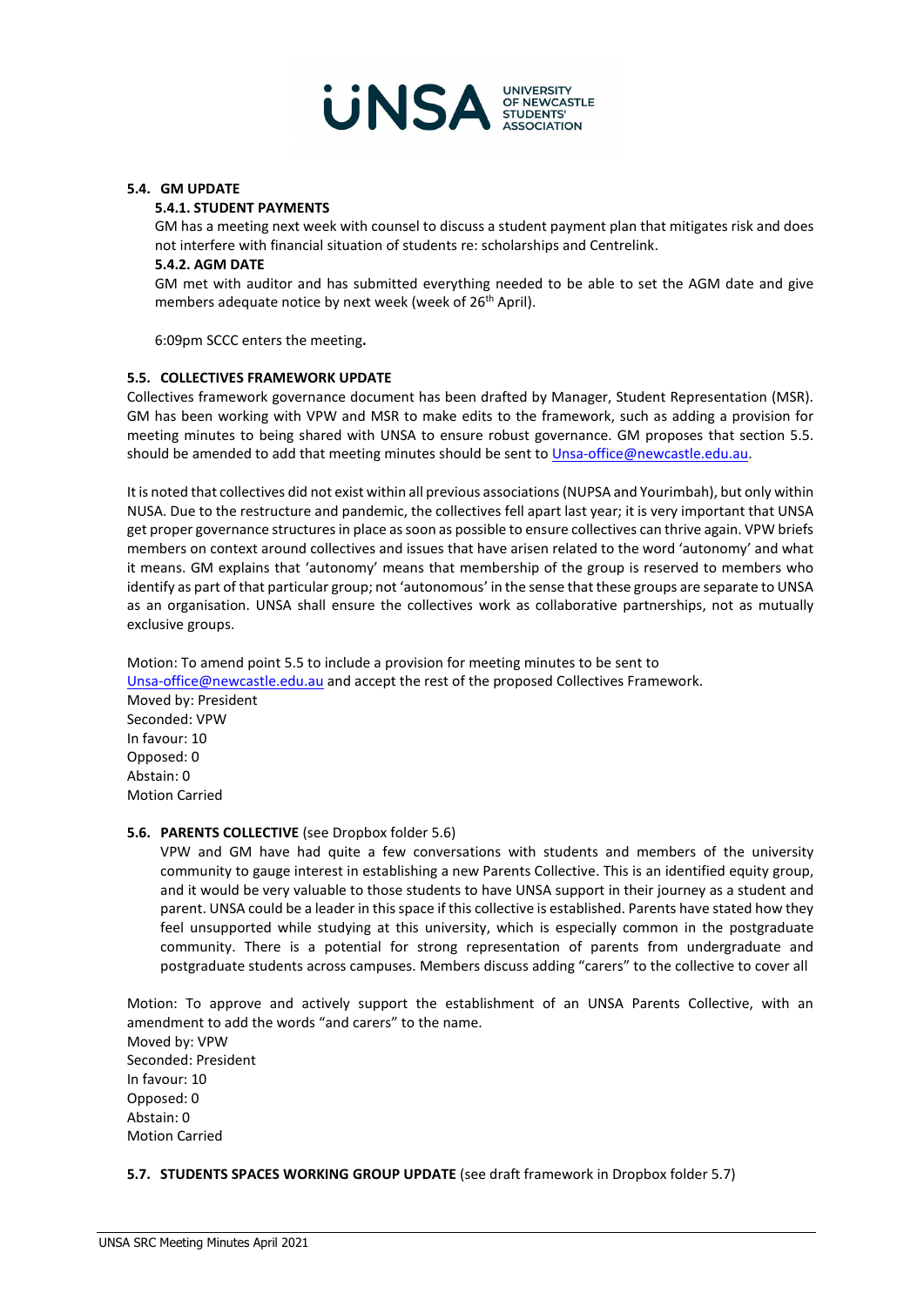

The Student Spaces working group was established earlier this year to address lack of, and loss of, student spaces across campuses. This has been exacerbated by the closure of the Hunter Building, which includes a loss of study spaces, the Huxley library, hangout spaces and safe spaces for students to just exist. The working group has put together a draft framework to be brought to the university and implemented in all future building renovations and new construction on campuses. Most importantly, the framework will include a clear, comprehensive consultation strategy for gathering student input and incorporating student feedback into decision making.

Members discuss additions and edits to the draft framework including:

- Addition of clubs spaces into the framework
- Provisions for informing cloud students on how to access bookable student spaces on campuses.

GM updates members on new Shortland clubs space after meeting with the Designer from IFS. GM has raised the need for a ramp to be installed, instead of stairs, to ensure accessibility. Storage for clubs will also be included in the space. Additionally, there will also be opportunities for collaborative artwork and design competitions for the space in the future.

#### **5.8. POTENTIAL CHANGES TO SRC TERMS OF REFERENCE** (see draft TOR in Dropbox folder 5.8)

SRSO explains context around potential changes to the SRC Terms of Reference and asks members to voice any edits or additions to be made. Members discuss potential additions including minimum meeting frequency. At least 6x per year would be the minimum.

Further feedback on potential changes to TOR must be sent to SRSO by Wednesday  $12<sup>th</sup>$  May, before the next UNSA BOD meeting.

#### **5.9. SHAG WEEK EVENT PROPOSAL**

<https://www.shape.com/lifestyle/sex-and-love/shibari-japanese-rope-bondage>

SHAG week will be held this year from  $17<sup>th</sup>-21<sup>st</sup>$  May. In the interest of Sex positivity for SHAG week, and due to covid restrictions, GM proposes that UNSA hire Studio Kink in Sydney to do a Shibari demonstration (Japanese rope tying). This has been done in the past at other universities to engage students in a fun, interesting, sex-positive way. The demonstration would include a half hour demo out in the broader festival (open to everyone to watch) as well as a 1.5-hour workshop on consent, safe sex, and safe kink practices (for up to 30 students who register) held in the Clubhouse under BOTH. It will cost \$1700 total. If the event is successful, UNSA could expand to other campuses.

Motion: To approve the SHAG week event proposal. Moved by: VPW Seconded: VPEx In favour: 10 Opposed: 0 Abstain: 0 Motion Carried

#### **6. MATTERS FOR NOTING & GENERAL QUESTIONS**

# **6.1.** UNSA Festival of Frights Halloween Spectacular Working Group!

The first meeting of the Halloween Working Group is to be held on Monday  $3^{rd}$  May 2:30-3:30pm. Attendees will include IFS, Student Central, Student Living, Security, University Corporate Events and Activities team. If this is something you want to be part of, reach out to SRSO.

#### **6.2. FREEZIES INITIATIVE** (poster in folder 6.2)

VPW gives an overview of the \$4 Freezies Initiative to provide affordable, relatively healthy meals to students (consists of a frozen meal and a serving of frozen vegetables on the side). The goal is to get students into the UNSA building and fill their belly (quickly and affordably). There are limited vegan Freezie options for now, but it will be expanding in future. Aldi was chosen as the vendor due to its range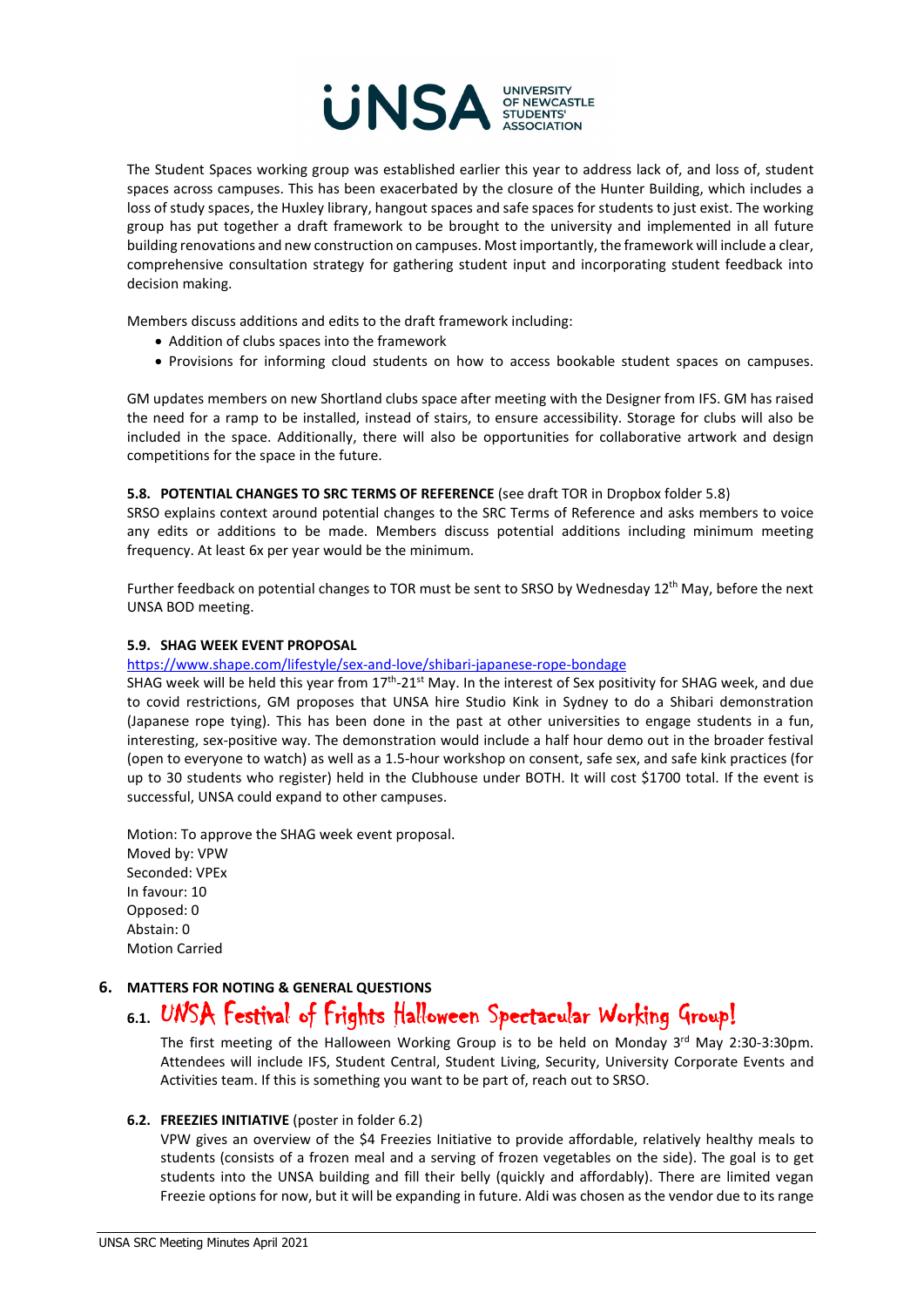

of options, price, sustainability, and less wage scandals. This idea arose partly due to Bar on The Hill being the only food available to students on the Hunter side of campus.

#### **6.3. PROPOSED DATE FOR TEAM BONDING SESSION (SRC AND UNSA STAFF)**

Members discuss activity ideas for a bonding session. Members agree that a Paint and Sip would be preferrable to be held sometime after the AGM, potentially on a Wednesday.

#### **6.4. INDIVIDUAL AND COLLECTIVE SRC GOALS**

Members share their goals for the year.

UCSR: increasing student participation in governance.

VPEd: supporting students academically after covid.

VPEx: engaging with students to explore ways to increase engagement, driven by clubs.

ISSC: provide positivity and safety for international students, including offshore international students, to ensure everyone feels connected and welcome. Establish networks and build confidence.

SAR: make sure those who live on campus are supported, ensuring their concerns are heard and followed up with properly.

ASR: help the university define where HDR students fit, (currently somewhere between staff and student but it is not clear where).

CLCCC: encourage cloud students to connect and collaborate both online and in campus areas with groups.

VPW: champion student welfare, increase student focus, student mental health voice and representation to empower students.

President: help UNSA become not just the biggest and best student association formed at the University of Newcastle, but the biggest and best in all of Australia.

#### **6.5. HOUSEKEEPING/EXPECTATIONS OF THE SRC**

#### **6.5.1. ETIQUETTE: EMAILS, EVENTS, ETC.**

SRSO goes over expected etiquette for SRC including emails, events, and attendance.

#### **6.5.2. UNSA MERCHANDISE**

SRSO asks new SRC members to please send sizing requests for UNSA hoodie (unisex sizes) and t-shirt (male or female sizing).

#### **6.5.3. SEMESTER BBQS**

SRSO asks new SRC members to please sign up for BBQ shifts according to the shared google doc. \*Going forward, each committee/senate will be responsible for serving at a weekly BBQ as well. [https://docs.google.com/spreadsheets/d/1h-](https://docs.google.com/spreadsheets/d/1H-Ykb727Wk8wNLS2YcuNr8KaLzfQpHJfuQBG4sV3c2I/edit?usp=sharing)

[ykb727wk8wnls2ycunr8kalzfqphjfuqbg4sv3c2i/edit?usp=sharing](https://docs.google.com/spreadsheets/d/1H-Ykb727Wk8wNLS2YcuNr8KaLzfQpHJfuQBG4sV3c2I/edit?usp=sharing)

## **6.5.4. UNSA WEBSITE AND SOCIAL MEDIA UPDATE**

SRSO asks members to send bio and photo to UNSA office if they have not already. (Refer to UNSA website for examples).

#### **6.5.5. MEET THE UNSA SRC SOCIAL MEDIA SERIES**

SRSO speaks on a new social media campaign to introduce each SRC member and their role to be posted on UNSA Facebook, Instagram, and LinkedIn channels.

| Date (Week Of)             | <b>SRC Member</b>                           | Tagged? (Yes/No) |
|----------------------------|---------------------------------------------|------------------|
| 3rd May 2021               | President                                   | Yes              |
| 10 <sup>th</sup> May 2021  | <b>VPW</b>                                  | Yes              |
| 17 <sup>th</sup> May 2021  | International Students' Senate Convenor     |                  |
| 24 <sup>th</sup> May 2021  | <b>Student Accommodation Representative</b> |                  |
| 31st May 2021              | VPEd                                        |                  |
| 7 <sup>th</sup> June 2021  | <b>VPEx</b>                                 |                  |
| $14th$ June 2021           | Cloud Campus Committee Convenor             |                  |
| 21st June 2021             | Student Member on University Council        |                  |
| 28 <sup>th</sup> June 2021 | Academic Senate Representative              |                  |
| 5 <sup>th</sup> July 2021  | Postgraduate Students' Senate Convenor?     |                  |